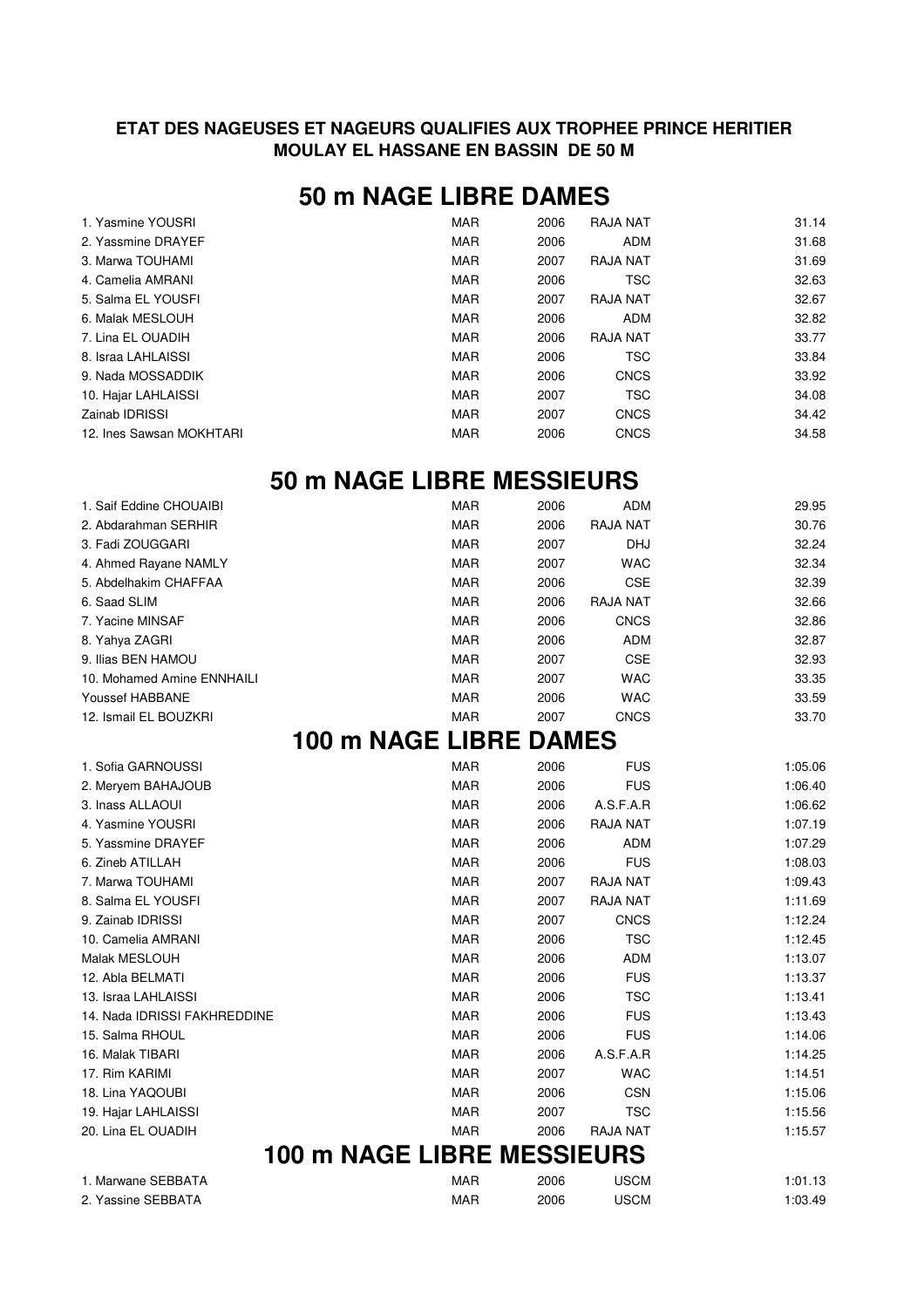| 3. Saif Eddine CHOUAIBI               | <b>MAR</b>                        | 2006         | <b>ADM</b>      | 1:08.32 |
|---------------------------------------|-----------------------------------|--------------|-----------------|---------|
| 4. Samy BENCHEBBA                     | <b>MAR</b>                        | 2006         | <b>FUS</b>      | 1:09.56 |
| 5. Jade KISSAMI                       | MAR                               | 2006         | <b>FUS</b>      | 1:09.65 |
| 6. Hassan ELALAMI                     | <b>MAR</b>                        | 2006         | <b>FUS</b>      | 1:09.76 |
| 7. Asaad BOULMAKOUL                   | <b>MAR</b>                        | 2006         | ASS             | 1:10.00 |
| 8. Abdelhakim CHAFFAA                 | <b>MAR</b>                        | 2006         | CSE             | 1:10.29 |
| 9. Abdarahman SERHIR                  | <b>MAR</b>                        | 2006         | RAJA NAT        | 1:10.35 |
| 10. Saad SLIM                         | MAR                               | 2006         | RAJA NAT        | 1:11.77 |
| Ahmed Rayane NAMLY                    | <b>MAR</b>                        | 2007         | <b>WAC</b>      | 1:12.03 |
| 12. Ilias BEN HAMOU                   | <b>MAR</b>                        | 2007         | CSE             | 1:12.15 |
| 13. Zaid ZNAIDI                       | <b>MAR</b>                        | 2007         | <b>USCM</b>     | 1:12.21 |
| 14. Mohamed MALKI                     | <b>MAR</b>                        | 2007         | <b>WAC</b>      | 1:12.38 |
| 15. Yassine MIFTAH                    | <b>MAR</b>                        | 2006         | <b>CNN</b>      | 1:12.55 |
|                                       | <b>200 m NAGE LIBRE</b>           | <b>DAMES</b> |                 |         |
| 1. Nada RAGTAOUI                      | <b>MAR</b>                        | 2007         | <b>FUS</b>      | 2:18.50 |
| 2. Sofia GARNOUSSI                    | <b>MAR</b>                        | 2006         | <b>FUS</b>      | 2:19.40 |
| 3. Malak MEQDAR                       | <b>MAR</b>                        | 2007         | <b>FUS</b>      | 2:21.65 |
| 4. Yassmine DRAYEF                    | <b>MAR</b>                        | 2006         | <b>ADM</b>      | 2:23.78 |
| 5. Meryem BAHAJOUB                    | <b>MAR</b>                        | 2006         | <b>FUS</b>      | 2:25.74 |
|                                       | <b>MAR</b>                        |              | <b>FUS</b>      |         |
| 6. Zineb ATILLAH<br>7. Yasmine YOUSRI |                                   | 2006         |                 | 2:28.63 |
|                                       | MAR                               | 2006         | RAJA NAT        | 2:28.75 |
| 8. Rim KARIMI                         | <b>MAR</b>                        | 2007         | <b>WAC</b>      | 2:33.56 |
| 9. Nada IDRISSI FAKHREDDINE           | <b>MAR</b>                        | 2006         | <b>FUS</b>      | 2:33.67 |
| 10. Marwa TOUHAMI                     | <b>MAR</b>                        | 2007         | RAJA NAT        | 2:34.59 |
| Abla BELMATI                          | <b>MAR</b>                        | 2006         | <b>FUS</b>      | 2:34.73 |
| 12. Salma EL YOUSFI                   | <b>MAR</b>                        | 2007         | RAJA NAT        | 2:34.89 |
| 13. Camelia AMRANI                    | <b>MAR</b>                        | 2006         | <b>TSC</b>      | 2:38.96 |
| 14. Israa LAHLAISSI                   | <b>MAR</b>                        | 2006         | <b>TSC</b>      | 2:40.77 |
| 15. Salma RHOUL                       | MAR                               | 2006         | <b>FUS</b>      | 2:41.47 |
| 16. Hajar LAHLAISSI                   | <b>MAR</b>                        | 2007         | <b>TSC</b>      | 2:42.26 |
| 17. Zainab IDRISSI                    | <b>MAR</b>                        | 2007         | <b>CNCS</b>     | 2:42.60 |
| 18. Malak TIBARI                      | <b>MAR</b>                        | 2006         | A.S.F.A.R       | 2:43.05 |
|                                       | <b>200 m NAGE LIBRE MESSIEURS</b> |              |                 |         |
| 1. Marwane SEBBATA                    | MAR                               | 2006         | <b>USCM</b>     | 2:11.94 |
| 2. Yassine SEBBATA                    | <b>MAR</b>                        | 2006         | <b>USCM</b>     | 2:18.02 |
| 3. Akram NEJJAR                       | <b>MAR</b>                        | 2006         | <b>USCM</b>     | 2:18.60 |
| 4. Omar BENMOUSSA                     | <b>MAR</b>                        | 2006         | <b>USCM</b>     | 2:19.59 |
| 5. Samy BENCHEBBA                     | <b>MAR</b>                        | 2006         | <b>FUS</b>      | 2:27.09 |
| 6. Hassan ELALAMI                     | <b>MAR</b>                        | 2006         | <b>FUS</b>      | 2:28.29 |
| 7. Asaad BOULMAKOUL                   | <b>MAR</b>                        | 2006         | ASS             | 2:31.47 |
| 7. Jade KISSAMI                       | <b>MAR</b>                        | 2006         | <b>FUS</b>      | 2:31.47 |
| 9. Abdarahman SERHIR                  | <b>MAR</b>                        | 2006         | RAJA NAT        | 2:33.39 |
| 10. Youssef GABOUNE                   | <b>MAR</b>                        | 2007         | <b>FUS</b>      | 2:33.67 |
| Mohamed MALKI                         | <b>MAR</b>                        | 2007         | <b>WAC</b>      | 2:33.90 |
| 12. Youssef BEKKAOUI                  | <b>MAR</b>                        | 2006         | <b>ASS</b>      | 2:36.28 |
|                                       | 400 m NAGE LIBRE                  | <b>DAMES</b> |                 |         |
| 1. Yassmine DRAYEF                    | MAR                               | 2006         | ADM             | 4:54.62 |
| 2. Salma EL YOUSFI                    | <b>MAR</b>                        | 2007         | <b>RAJA NAT</b> | 5:19.72 |
| 3. Rim KARIMI                         | <b>MAR</b>                        | 2007         | <b>WAC</b>      | 5:20.55 |
| 4. Marwa TOUHAMI                      | <b>MAR</b>                        | 2007         | <b>RAJA NAT</b> | 5:20.64 |
| 5. Camelia AMRANI                     | <b>MAR</b>                        | 2006         | <b>TSC</b>      | 5:36.23 |
| 6. Hajar LAHLAISSI                    | <b>MAR</b>                        | 2007         | <b>TSC</b>      | 5:41.36 |
| 7. Malak MESLOUH                      | <b>MAR</b>                        | 2006         | <b>ADM</b>      | 5:46.60 |
| 8. Israa LAHLAISSI                    | <b>MAR</b>                        | 2006         | <b>TSC</b>      | 5:49.14 |
| 9. Zainab IDRISSI                     | <b>MAR</b>                        | 2007         | <b>CNCS</b>     | 5:50.15 |
| 10. Salma ZAID                        | <b>MAR</b>                        | 2007         | CSE             | 5:51.81 |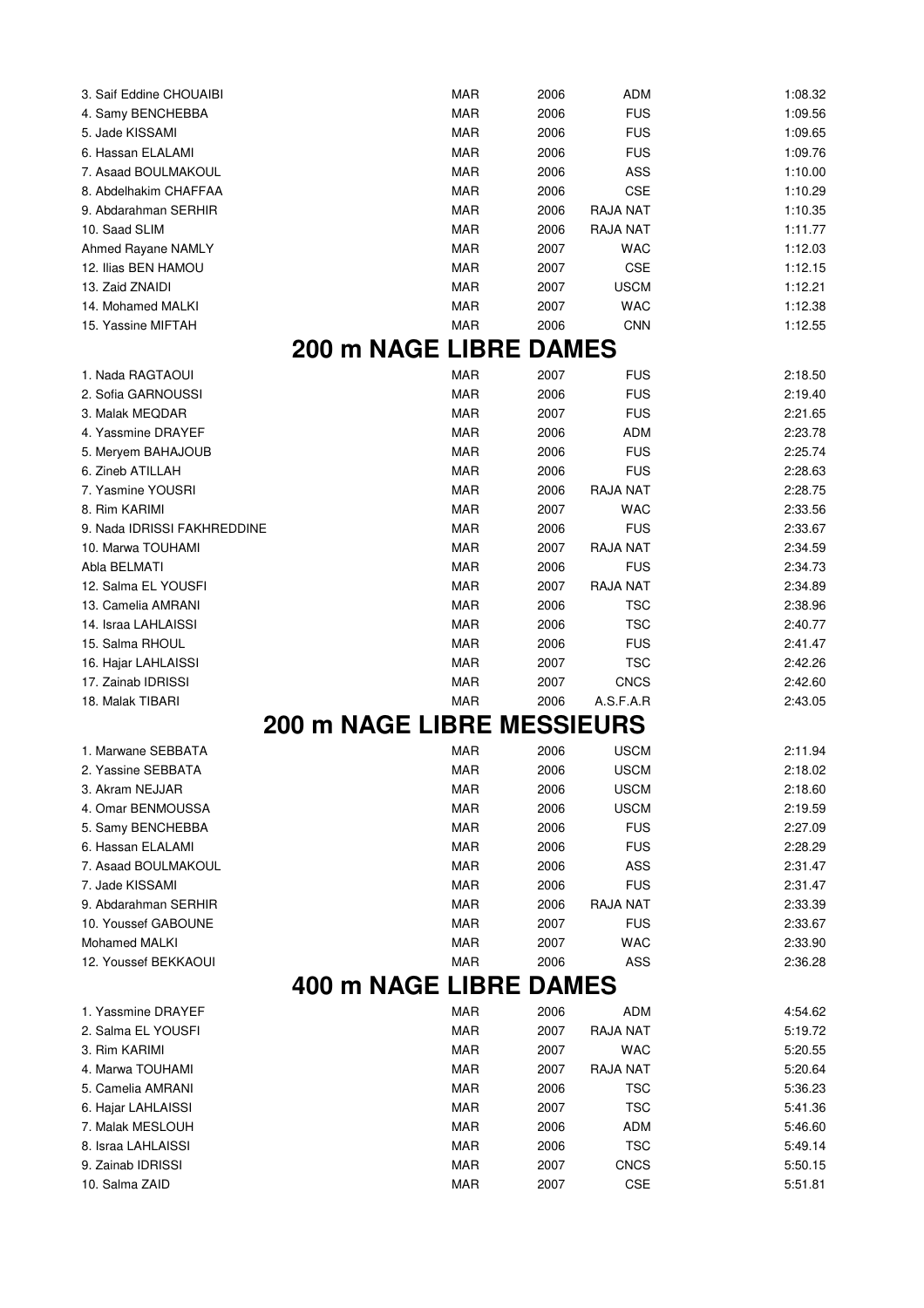## **400 m NAGE LIBRE MESSIEURS**

| 1. Mohamed MALKI         | MAR                        | 2007         | <b>WAC</b>      | 5:16.89  |
|--------------------------|----------------------------|--------------|-----------------|----------|
| 2. Abdarahman SERHIR     | <b>MAR</b>                 | 2006         | RAJA NAT        | 5:30.82  |
| 3. Ziad BOURAOUD         | <b>MAR</b>                 | 2007         | RAJA NAT        | 5:37.67  |
| 4. Ghali Brahim SENTISSI | <b>MAR</b>                 | 2007         | <b>WAC</b>      | 5:38.21  |
| 5. Saad SLIM             | <b>MAR</b>                 | 2006         | RAJA NAT        | 5:39.06  |
| 6. Saif Eddine CHOUAIBI  | <b>MAR</b>                 | 2006         | <b>ADM</b>      | 5:40.81  |
| 7. Ismail EL BOUZKRI     | <b>MAR</b>                 | 2007         | <b>CNCS</b>     | 5:44.81  |
|                          | 800 m NAGE LIBRE           | <b>DAMES</b> |                 |          |
| 1. Meryem BAHAJOUB       | <b>MAR</b>                 | 2006         | <b>FUS</b>      | 10:10.35 |
| 2. Yassmine DRAYEF       | <b>MAR</b>                 | 2006         | <b>ADM</b>      | 10:15.99 |
| 3. Yasmine YOUSRI        | <b>MAR</b>                 | 2006         | RAJA NAT        | 10:35.64 |
| 4. Rim KARIMI            | MAR                        | 2007         | <b>WAC</b>      | 11:02.28 |
|                          |                            |              |                 |          |
| 5. Marwa TOUHAMI         | MAR                        | 2007         | RAJA NAT        | 11:02.98 |
| 6. Salma EL YOUSFI       | <b>MAR</b>                 | 2007         | RAJA NAT        | 11:04.04 |
| 7. Salma RHOUL           | <b>MAR</b>                 | 2006         | <b>FUS</b>      | 11:16.22 |
| 8. Hajar LAHLAISSI       | <b>MAR</b>                 | 2007         | <b>TSC</b>      | 11:26.52 |
|                          | 800 m NAGE LIBRE MESSIEURS |              |                 |          |
| 1. Omar BENMOUSSA        | <b>MAR</b>                 | 2006         | <b>USCM</b>     | 10:00.18 |
| 2. Jad KHERBOUCHE        | <b>MAR</b>                 | 2006         | <b>ACK</b>      | 10:13.59 |
| 3. Hassan ELALAMI        | <b>MAR</b>                 | 2006         | <b>FUS</b>      | 10:25.17 |
| 4. Samy BENCHEBBA        | MAR                        | 2006         | <b>FUS</b>      | 10:28.96 |
| 5. Mohamed MALKI         | MAR                        | 2007         | <b>WAC</b>      | 10:44.73 |
| 6. Youssef GABOUNE       | <b>MAR</b>                 | 2007         | <b>FUS</b>      | 11:09.09 |
| 7. Saad SLIM             | <b>MAR</b>                 | 2006         | RAJA NAT        | 11:11.10 |
| 8. Youssef BEKKAOUI      | <b>MAR</b>                 | 2006         | ASS             | 11:13.87 |
|                          | 50 m DOS DAMES             |              |                 |          |
|                          |                            |              |                 |          |
| 1. Yasmine YOUSRI        | <b>MAR</b>                 | 2006         | <b>RAJA NAT</b> | 37.79    |
| 2. Marwa TOUHAMI         | <b>MAR</b>                 | 2007         | RAJA NAT        | 39.58    |
| 3. Hajar LAHLAISSI       | <b>MAR</b>                 | 2007         | <b>TSC</b>      | 39.83    |
| 4. Salma EL YOUSFI       | <b>MAR</b>                 | 2007         | <b>RAJA NAT</b> | 40.55    |
|                          | 50 m DOS MESSIEURS         |              |                 |          |
| 1. Saif Eddine CHOUAIBI  | MAR                        | 2006         | ADM             | 37.57    |
| 2. Saad SLIM             | <b>MAR</b>                 | 2006         | RAJA NAT        | 37.85    |
|                          | <b>100 m DOS DAMES</b>     |              |                 |          |
| 1. Sofia GARNOUSSI       | MAR                        | 2006         | <b>FUS</b>      | 1:12.97  |
| 2. Marwa TOUHAMI         | <b>MAR</b>                 | 2007         | RAJA NAT        | 1:22.33  |
| 3. Yasmine YOUSRI        | MAR                        | 2006         | RAJA NAT        | 1:22.42  |
| 4. Rim KARIMI            | <b>MAR</b>                 | 2007         | <b>WAC</b>      | 1:24.19  |
| 5. Abla BELMATI          | <b>MAR</b>                 | 2006         | <b>FUS</b>      | 1:24.22  |
| 6. Zineb ATILLAH         | MAR                        | 2006         | <b>FUS</b>      | 1:24.39  |
| 7. Salma EL YOUSFI       | MAR                        | 2007         | RAJA NAT        | 1:26.18  |
| 8. Rim ELAMRAOUI         | <b>MAR</b>                 | 2006         | <b>FUS</b>      | 1:27.59  |
| 9. Kawtar MIRHLAMI       | <b>MAR</b>                 | 2007         | <b>DHJ</b>      | 1:28.38  |
| 10. Hajar LAHLAISSI      | MAR                        | 2007         | <b>TSC</b>      | 1:28.80  |
| Israa LAHLAISSI          | <b>MAR</b>                 | 2006         | <b>TSC</b>      | 1:29.54  |
| 12. Sundus ALHAMAD       | MAR                        | 2007         | KAC             | 1:29.78  |
| 13. Lyna TIKKI           | <b>MAR</b>                 | 2006         | ASS             | 1:29.96  |
|                          | 100 m DOS MESSIEURS        |              |                 |          |
|                          |                            |              |                 |          |
| 1. Jade KISSAMI          | <b>MAR</b>                 | 2006         | <b>FUS</b>      | 1:18.91  |
| 2. Asaad BOULMAKOUL      | <b>MAR</b>                 | 2006         | <b>ASS</b>      | 1:19.65  |
| 3. Saad SLIM             | <b>MAR</b>                 | 2006         | RAJA NAT        | 1:22.59  |
| 4. Mohamed MALKI         | <b>MAR</b>                 | 2007         | <b>WAC</b>      | 1:24.57  |
| 5. Ahmed Rayane NAMLY    | <b>MAR</b>                 | 2007         | <b>WAC</b>      | 1:25.17  |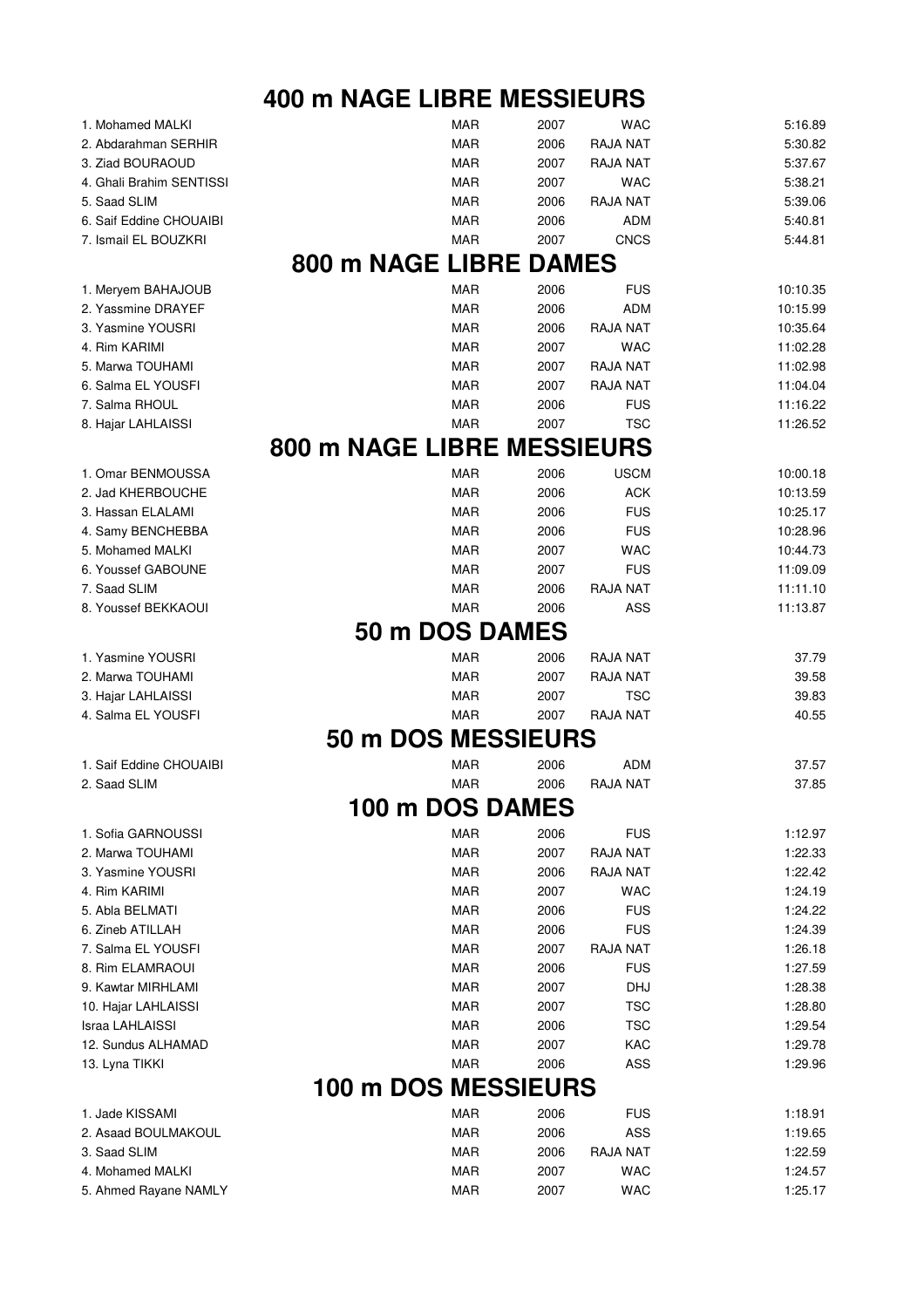**200 m DOS DAMES**

| 1. Marwa TOUHAMI                            | <b>MAR</b>                    | 2007         | <b>RAJA NAT</b>   | 2:58.12            |
|---------------------------------------------|-------------------------------|--------------|-------------------|--------------------|
| 2. Rim KARIMI                               | <b>MAR</b>                    | 2007         | <b>WAC</b>        | 3:00.49            |
| 3. Kawtar MIRHLAMI                          | <b>MAR</b>                    | 2007         | <b>DHJ</b>        | 3:05.74            |
| 4. Israa LAHLAISSI                          | MAR                           | 2006         | <b>TSC</b>        | 3:08.18            |
| 5. Hajar LAHLAISSI                          | MAR                           | 2007         | <b>TSC</b>        | 3:08.23            |
|                                             | <b>200 m DOS MESSIEURS</b>    |              |                   |                    |
| 1. Saad SLIM                                | <b>MAR</b>                    | 2006         | RAJA NAT          | 2:54.40            |
|                                             |                               |              |                   |                    |
|                                             | 50 m BRASSE DAMES             |              |                   |                    |
| 1. Lyna TIKKI                               | MAR                           | 2006         | ASS               | 38.01              |
| 2. Malak MEQDAR                             | <b>MAR</b>                    | 2007         | <b>FUS</b>        | 38.16              |
| 3. Inass ALLAOUI                            | <b>MAR</b>                    | 2006         | A.S.F.A.R         | 39.73              |
| 4. Nada IDRISSI FAKHREDDINE                 | <b>MAR</b>                    | 2006         | <b>FUS</b>        | 40.37              |
| 5. Israa LAHLAISSI                          | <b>MAR</b>                    | 2006         | <b>TSC</b>        | 41.21              |
| 6. Yasmine YOUSRI                           | MAR                           | 2006         | RAJA NAT          | 41.58              |
| 7. Nour El Houda BENSALEH                   | <b>MAR</b>                    | 2007         | <b>FUS</b>        | 42.03              |
| 8. Salma AZIZI                              | <b>MAR</b>                    | 2007         | <b>TSC</b>        | 42.80              |
| 9. Salma EL YOUSFI                          | <b>MAR</b>                    | 2007         | RAJA NAT          | 43.03              |
| 10. Marwa TOUHAMI                           | <b>MAR</b>                    | 2007         | RAJA NAT          | 43.05              |
| Kawtar MIRHLAMI                             | <b>MAR</b>                    | 2007         | <b>DHJ</b>        | 44.21              |
| 12. Nada ZAGRITI                            | <b>MAR</b>                    | 2007         | ASS               | 44.54              |
| 13. Lina BERRISSOUL                         | MAR                           | 2007         | <b>WAC</b>        | 44.58              |
| 14. Ghita GHETREFF                          | <b>MAR</b>                    | 2006         | <b>ADM</b>        | 45.04              |
| 15. Nihale DEBDOUBI                         | <b>MAR</b>                    | 2007         | KAC               | 45.12              |
| 16. Sara BENSLETEN                          | <b>MAR</b>                    | 2007         | <b>USCM</b>       | 45.15              |
| 17. Hajar KAIMECH                           | <b>MAR</b>                    | 2006         | A.S.F.A.R         | 45.90              |
| 18. Rihab ZARGANI                           | <b>MAR</b>                    | 2006         | <b>CNCS</b>       | 45.92              |
| 19. Ghita EL MOUATARIF                      | <b>MAR</b>                    | 2007         | <b>FUS</b>        | 46.16              |
| 20. Yasmine EL HAJJI                        | <b>MAR</b>                    | 2007         | <b>CNN</b>        | 46.28              |
| 20. Heba BEN MOUSSA                         | <b>MAR</b>                    | 2007         | <b>CSN</b>        | 46.28              |
| 22. Hiba LAHLIMI                            | <b>MAR</b>                    | 2007         | <b>ACK</b>        | 46.35              |
| 23. Nour El Houda MOUKHLESSE                | MAR                           | 2007         | KAC               | 46.45              |
|                                             | <b>50 m BRASSE MESSIEURS</b>  |              |                   |                    |
| 1. Akram NEJJAR                             | MAR                           | 2006         | <b>USCM</b>       | 38.78              |
| 2. Jad KHERBOUCHE                           | <b>MAR</b>                    | 2006         | <b>ACK</b>        | 39.59              |
| 3. Saif Eddine CHOUAIBI                     | <b>MAR</b>                    | 2006         | <b>ADM</b>        | 39.87              |
| 4. Abdelhakim CHAFFAA                       | MAR                           | 2006         | <b>CSE</b>        | 40.65              |
| 5. Hassan ELALAMI                           | <b>MAR</b>                    | 2006         | <b>FUS</b>        | 41.69              |
| 6. Omar BOUGOTAYA                           | <b>MAR</b>                    | 2006         | A.S.F.A.R         | 42.15              |
| 7. Youssef HABBANE                          | <b>MAR</b>                    | 2006         | <b>WAC</b>        | 42.91              |
| 8. Achraf AKIL                              | <b>MAR</b>                    | 2006         | <b>CSEJL</b>      | 43.36              |
| 9. Sami EL ANOUAR                           | <b>MAR</b>                    | 2007         | <b>USCM</b>       | 43.58              |
|                                             | 100 m BRASSE                  | <b>DAMES</b> |                   |                    |
| 1. Yasmine YOUSRI                           | <b>MAR</b>                    | 2006         | RAJA NAT          | 1:30.42            |
| 2. Salma EL YOUSFI                          | <b>MAR</b>                    | 2007         | <b>RAJA NAT</b>   | 1:32.76            |
| 3. Salma AZIZI                              | <b>MAR</b>                    | 2007         | <b>TSC</b>        | 1:33.95            |
| 4. Marwa TOUHAMI                            | <b>MAR</b>                    | 2007         | RAJA NAT          | 1:33.98            |
| 5. Malak MESLOUH                            | <b>MAR</b>                    | 2006         | <b>ADM</b>        | 1:34.75            |
| 6. Ghita GHETREFF                           | <b>MAR</b>                    | 2006         | <b>ADM</b>        | 1:37.02            |
| 7. Lina BERRISSOUL                          | <b>MAR</b>                    | 2007         | <b>WAC</b>        | 1:37.47            |
| 8. Yassmine BENGHEDIFA                      | <b>MAR</b>                    | 2007         | <b>ADM</b>        | 1:41.28            |
|                                             | <b>100 m BRASSE MESSIEURS</b> |              |                   |                    |
|                                             |                               |              |                   |                    |
| 1. Saif Eddine CHOUAIBI<br>2. Fadi ZOUGGARI | <b>MAR</b><br><b>MAR</b>      | 2006<br>2007 | ADM<br><b>DHJ</b> | 1:29.16<br>1:34.37 |
|                                             |                               |              |                   |                    |

**200 m BRASSE DAMES**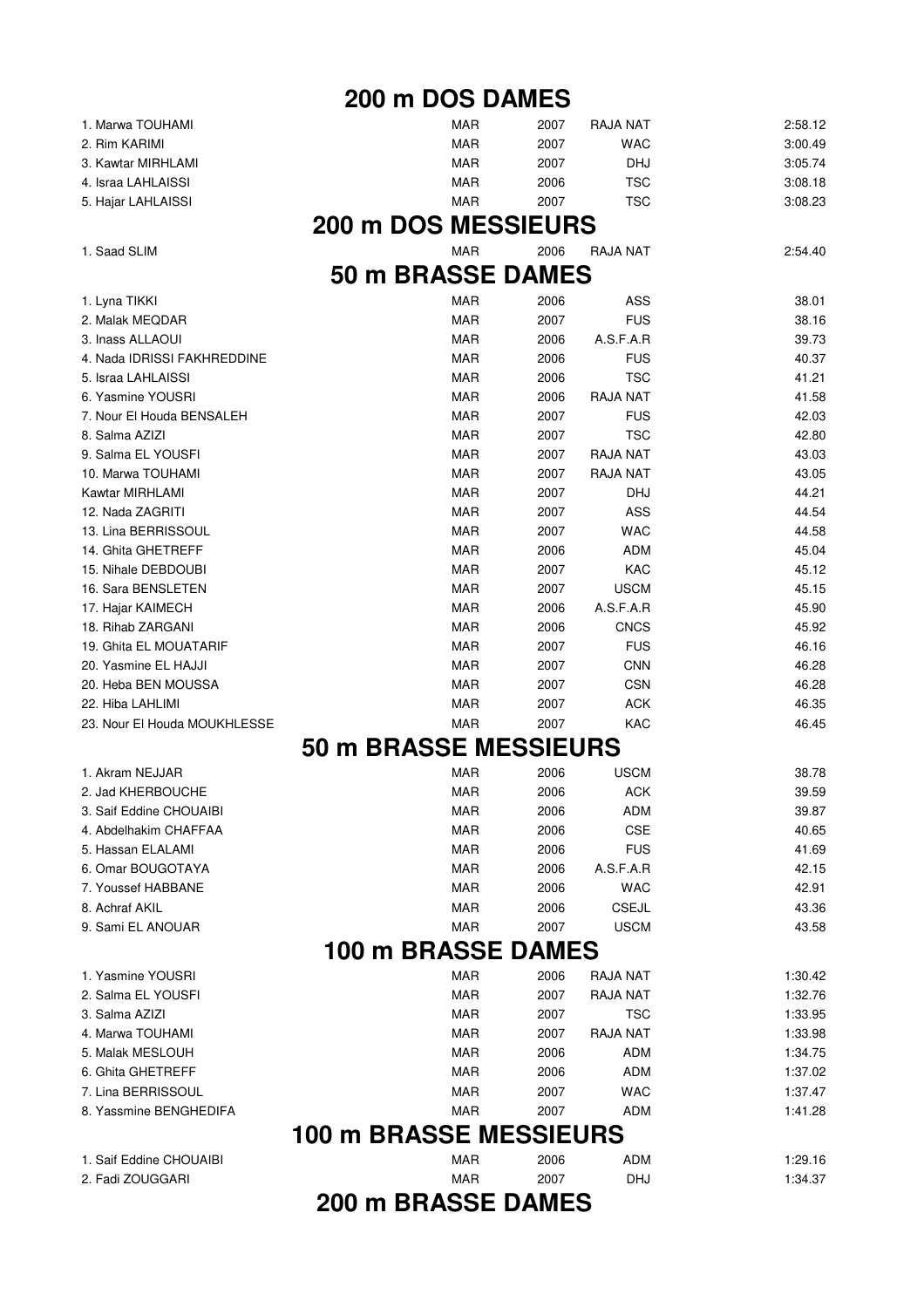| 1. Yassmine DRAYEF           | <b>MAR</b>                     | 2006 | <b>ADM</b>      | 3:06.23 |
|------------------------------|--------------------------------|------|-----------------|---------|
| 2. Inass ALLAOUI             | <b>MAR</b>                     | 2006 | A.S.F.A.R       | 3:06.97 |
| 3. Malak MEQDAR              | MAR                            | 2007 | <b>FUS</b>      | 3:08.91 |
| 4. Hajar LAHLAISSI           | <b>MAR</b>                     | 2007 | <b>TSC</b>      | 3:10.67 |
| 5. Salma EL YOUSFI           | <b>MAR</b>                     | 2007 | RAJA NAT        | 3:11.65 |
| 6. Lyna TIKKI                | <b>MAR</b>                     | 2006 | ASS             | 3:12.07 |
| 7. Israa LAHLAISSI           | MAR                            | 2006 | <b>TSC</b>      | 3:14.89 |
| 8. Yasmine YOUSRI            | <b>MAR</b>                     | 2006 | RAJA NAT        | 3:15.16 |
| 9. Camelia AMRANI            | <b>MAR</b>                     | 2006 | <b>TSC</b>      | 3:15.94 |
| 10. Nada IDRISSI FAKHREDDINE | <b>MAR</b>                     | 2006 | <b>FUS</b>      | 3:18.15 |
| Salma AZIZI                  | <b>MAR</b>                     | 2007 | TSC             | 3:20.64 |
| 12. Marwa TOUHAMI            | <b>MAR</b>                     | 2007 | <b>RAJA NAT</b> | 3:22.06 |
| 13. Malak MESLOUH            | <b>MAR</b>                     | 2006 | <b>ADM</b>      | 3:26.33 |
| 14. Kawtar MIRHLAMI          | <b>MAR</b>                     | 2007 | <b>DHJ</b>      | 3:28.01 |
| 15. Lina BERRISSOUL          | <b>MAR</b>                     | 2007 | WAC             | 3:29.17 |
| 16. Nada ZAGRITI             | MAR                            | 2007 | <b>ASS</b>      | 3:29.76 |
| 17. Ghita GHETREFF           | MAR                            | 2006 | <b>ADM</b>      | 3:31.34 |
| 18. Yassmine BENGHEDIFA      | MAR                            | 2007 | <b>ADM</b>      | 3:32.66 |
| 19. Malak TIBARI             | MAR                            | 2006 | A.S.F.A.R       | 3:33.10 |
| 20. Hiba OUAHABI             | MAR                            | 2007 | A.S.F.A.R       | 3:34.04 |
| 21. Kaoutar HOSNI            | <b>MAR</b>                     | 2006 | <b>ACK</b>      | 3:34.06 |
| 22. Ghita EL MOUATARIF       | <b>MAR</b>                     | 2007 | <b>FUS</b>      | 3:34.76 |
|                              | <b>200 m BRASSE MESSIEURS</b>  |      |                 |         |
| 1. Akram NEJJAR              | MAR                            | 2006 | <b>USCM</b>     | 3:02.50 |
| 2. Mohamed MALKI             | <b>MAR</b>                     | 2007 | <b>WAC</b>      | 3:16.93 |
| 3. Saif Eddine CHOUAIBI      | <b>MAR</b>                     | 2006 | <b>ADM</b>      | 3:18.65 |
| 4. Omar MOUMINA              | <b>MAR</b>                     | 2006 | <b>FUS</b>      | 3:20.40 |
| 5. Sami EL ANOUAR            | MAR                            | 2007 | <b>USCM</b>     | 3:21.19 |
| 6. Ahmed Rayane NAMLY        | <b>MAR</b>                     | 2007 | <b>WAC</b>      | 3:23.97 |
|                              | <b>50 m PAPILLON DAMES</b>     |      |                 |         |
| 1. Camelia AMRANI            | <b>MAR</b>                     | 2006 | <b>TSC</b>      | 33.42   |
| 2. Nour El Houda BENSALEH    | <b>MAR</b>                     | 2007 | <b>FUS</b>      | 33.79   |
| 2. Nada RAGTAOUI             | <b>MAR</b>                     | 2007 | <b>FUS</b>      | 33.79   |
| 4. Yasmine YOUSRI            | <b>MAR</b>                     | 2006 | <b>RAJA NAT</b> | 34.12   |
| 5. Zineb ATILLAH             | <b>MAR</b>                     | 2006 | <b>FUS</b>      | 34.47   |
| 6. Meryem BAHAJOUB           | <b>MAR</b>                     | 2006 | <b>FUS</b>      | 34.81   |
| 7. Inass ALLAOUI             | MAR                            | 2006 | A.S.F.A.R       | 35.59   |
| 8. Salma RHOUL               | <b>MAR</b>                     | 2006 | <b>FUS</b>      | 36.39   |
| 9. Rim KARIMI                | <b>MAR</b>                     | 2007 | <b>WAC</b>      | 36.69   |
| 10. Marwa TOUHAMI            | <b>MAR</b>                     | 2007 | RAJA NAT        | 36.94   |
| Lina YAQOUBI                 | <b>MAR</b>                     | 2006 | <b>CSN</b>      | 37.13   |
| 12. Salma EL YOUSFI          | <b>MAR</b>                     | 2007 | RAJA NAT        | 37.24   |
| 13. Rim ELAMRAOUI            | <b>MAR</b>                     | 2006 | <b>FUS</b>      | 37.36   |
| 14. Malak MESLOUH            | <b>MAR</b>                     | 2006 | <b>ADM</b>      | 37.47   |
| 15. Zainab IDRISSI           | MAR                            | 2007 | <b>CNCS</b>     | 38.16   |
|                              | <b>50 m PAPILLON MESSIEURS</b> |      |                 |         |
| 1. Marwane SEBBATA           | MAR                            | 2006 | <b>USCM</b>     | 30.25   |
| 2. Yassine SEBBATA           | <b>MAR</b>                     | 2006 | <b>USCM</b>     | 31.43   |
| 3. Omar BENMOUSSA            | <b>MAR</b>                     | 2006 | <b>USCM</b>     | 31.49   |
| 4. Jad KHERBOUCHE            | <b>MAR</b>                     | 2006 | <b>ACK</b>      | 33.58   |
| 5. Samy BENCHEBBA            | <b>MAR</b>                     | 2006 | <b>FUS</b>      | 35.34   |
| 6. Mohammed ELOTMANY         | <b>MAR</b>                     | 2007 | <b>CNN</b>      | 35.53   |
|                              | <b>100 m PAPILLON DAMES</b>    |      |                 |         |
| 1. Yassmine DRAYEF           | <b>MAR</b>                     | 2006 | <b>ADM</b>      | 1:12.69 |
| 2. Yasmine YOUSRI            | <b>MAR</b>                     | 2006 | RAJA NAT        | 1:18.59 |
| 3. Camelia AMRANI            | <b>MAR</b>                     | 2006 | <b>TSC</b>      | 1:18.69 |
|                              |                                |      |                 |         |